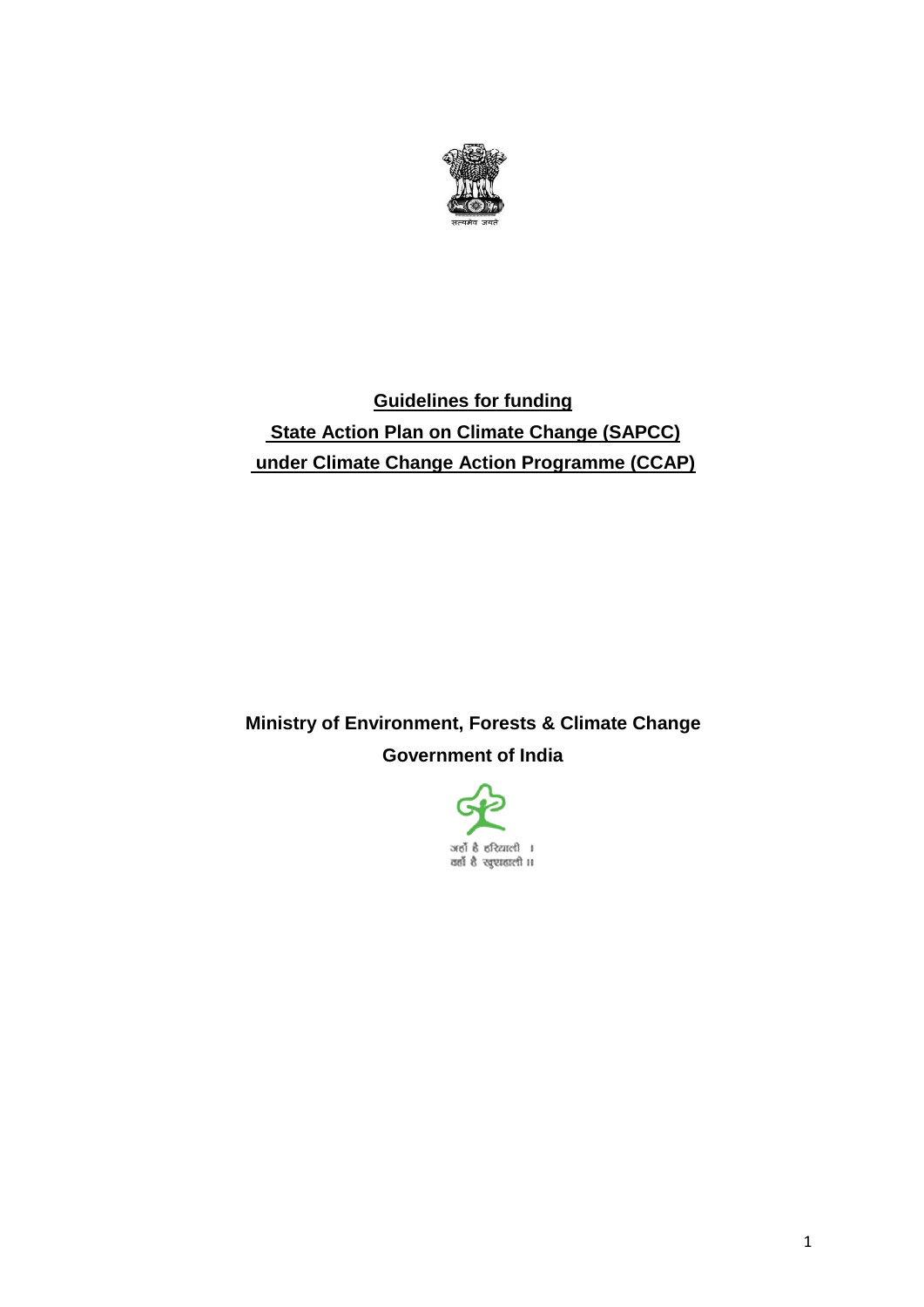## **CONTENT**

- **1. Context**
- **2. State Action Plan on Climate Change**
- **3. Broad features of SAPCC**
- **4. Approval of State Action Plans**
- **5. Financing of State Action Plans**
- **6. Allocation of funds under CCAP to states**
- **7. Project preparation and approval**
- **8. Monitoring & Evaluation**

#### **Annexure**

- **I. Project proposal outline and contents**
- **II. Indicative Framework for Monitoring and Evaluation**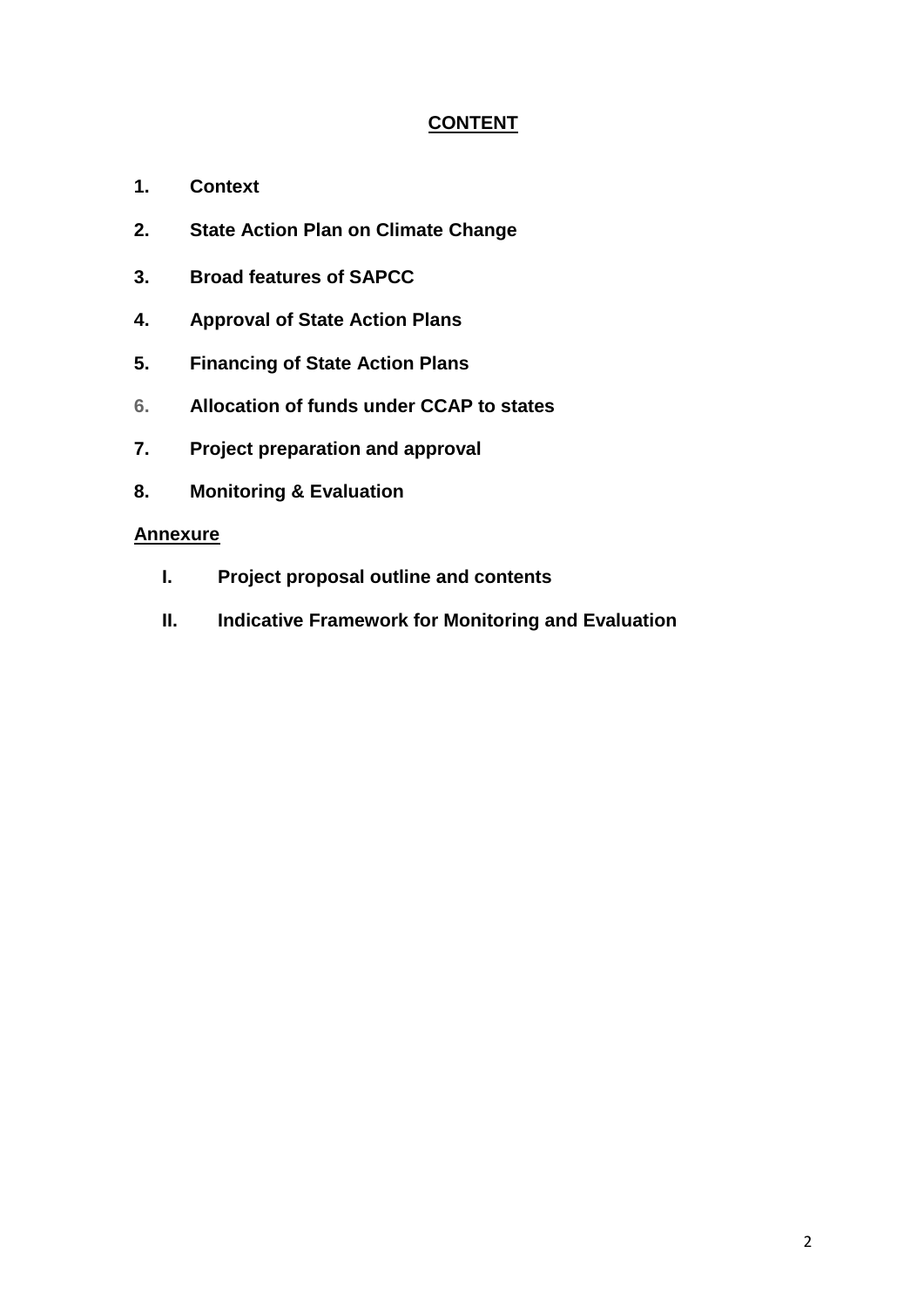# **Guidelines for**

## **Funding State Action Plan on Climate Change (SAPCC) under Climate Change Action Programme (CCAP)**

# **1. Context**

 $1.1$ 30<sup>th</sup> June 2008. The NAPCC includes 8 National Missions and 24 other initiatives which are being implemented by the respective nodal ministries in the central The National Action Plan on Climate Change (NAPCC) was released on government.

 1.2 National Action Plan on Climate Change (para 4.6) recognizes the role of state governments and local governments in implementation of the Action Plan. With climate change becoming increasingly central to policy and actions of central Government at various levels, there is need for coherence between climate change strategies at national and state level. It is also clear that climate change (both mitigation and adaptation) will only be addressed if the state governments get involved in planning and implementing actions in pursuance of the goals of NAPCC.

### **2. State Action Plan on Climate Change**

 2.1 Recognizing that States have specific issues and local needs to meet the challenges of climate change, a process for preparation of State Action Plans on Climate Change (SAPCC) was initiated following the announcement made by Prime Minister in the Conference of State Environment Ministers held on August 18, 2009. SAPCCs are to be prepared according to a common and generic framework while providing scope for incorporating state specific contexts and situations. SAPCCs are expected to build on the existing policies of the state Government by taking into consideration the ongoing programmes and schemes being implemented at the state level as well as the NAPCC.

 $2.2$  that the resource allocation for the implementation of the identified adaptation / The SAPCCs have to be integrated into the state level planning process so mitigation measures can be defined.

### **3. Broad features of SAPCC**

 3.1 As per the common framework, SAPCCs should include climate profile of the state, a strategy of intended actions, and outline of specific implementation activities. This should be based on assessment of the vulnerability to climate change and associated risks in the state, and impacts of climate change. Accordingly, the SAPCC should identify the adaptation and mitigation measures necessary to reduce the state's vulnerability in the short term, medium term and long term.

 $3.2$  out the activities aimed at capacity building, technical assistance, demonstration projects (where needed), and the incremental costs for implementation of various The SAPCCs have to indicate the budget and incremental costs of carrying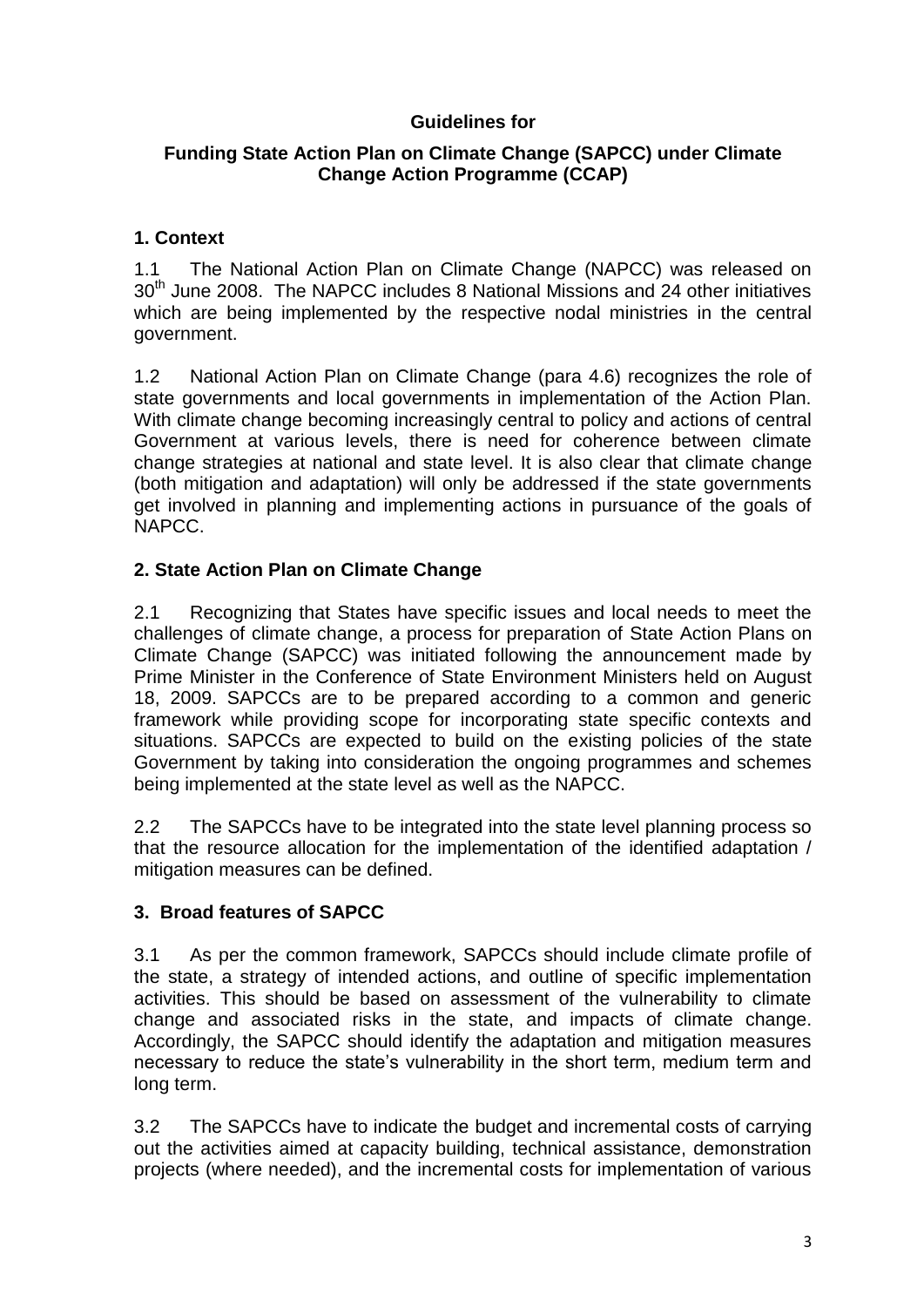activities relating to capacity building, technical assistance, and demonstration projects, and] additional costs required to meet climate challenge are to be taken as incremental costs of the activities/projects. The specific terms of reference, in the light of which the implementation of SAPCC will be reviewed will have to be indicated in the SAPCC. activities in different sectors as prioritized. The total costs for implementation of

# **4. Approval of State Action Plans**

 $4.1$  Ministry of Environment and Forests & Climate Change has been set up to consider and approve/recommend the SAPCC.The Steering Committee will approve the SAPCCs, allocate funds to states, approve specific projects and actions under the SAPCCs as necessary, and review the implementation of the 4.1 A National Steering Committee under the Chairmanship of Secretary, SAPCCs.

4.2 functions to screen the SAPCCs and recommend them to the Steering Committee for consideration. The expert committee has the task of reviewing the draft documents and providing suggestions/recommendations to States for finalizing An Expert Committee under the Chairmanship of Adviser, Climate Change Division, MoEF&CC, with members from various Nodal Ministries/ Departments the SAPCC documents.

 $4.3$  submitted for approval of the National Steering Committee on Climate Change. The SAPCC documents as endorsed by the Expert Committee will be

# **5. Financing of State Action Plans**

 $5.1$  for implementing the SAPCC in their plan outlay approved by the Planning Commission for the respective sectors. However, the central government will make *additional* resources available to states to help them meet the incremental/full cost of the mitigation and/or adaptation activities as the case may The state governments will be generally expected to provide the resources be.

 5.2 Recognising the need of providing adequate resources for scheme titled 'Climate Change Action Programme (CCAP). The CCAP would support state actions that build capacity to assess climate change, formulate adequate response measures to the challenge and implement the relevant activities within agreed policy. Funds under the CCAP would be provided to states on program and project basis. implementing SAPCCs, the  $12<sup>th</sup>$  Five Year Plan has launched a new central sector

 5.3 State Governments may seek assistance, where needed and possible, additional funding from the following sources for implementation of various activities:

- National Missions under NAPCC
- Allocation by Finance Commission
- Compensatory Afforestation Management and Planning Authority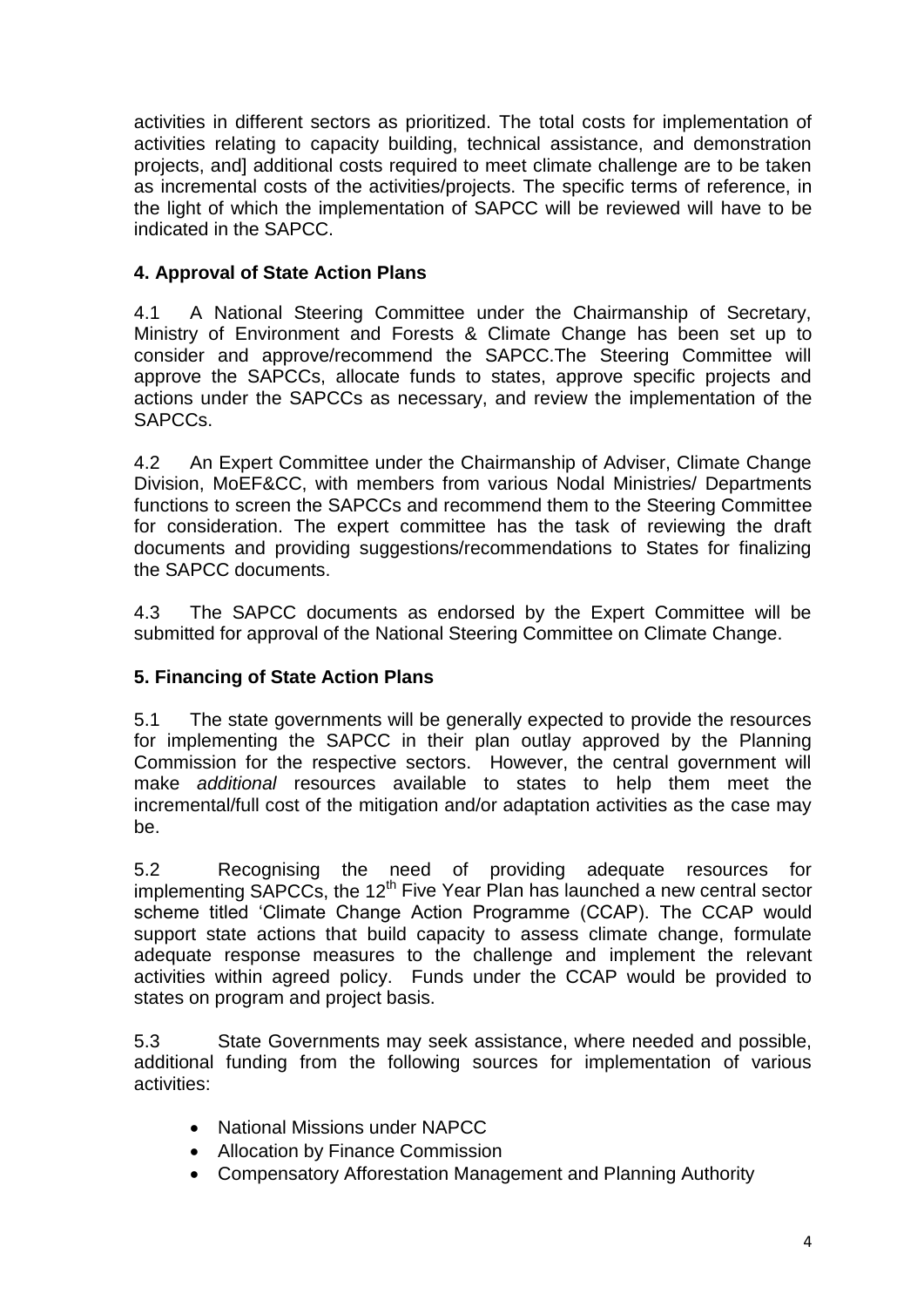- Unallocated pool of resources for North Eastern states
- Bilateral and multilateral agencies
- Carbon offsetting and trading schemes (domestic and international)

# 6**. Allocation of funds under CCAP to states**

 6.1 Funds will be provided for incentivising actions of the State Governments and help them meet the incremental/full cost of the mitigation and/or adaptation activities as the case may be. Grants will be based on transparent criteria to be developed and agreed/approved by the National Steering Committee on Climate Change. Funds will be approved by the National Steering Committee on Climate Change for the eligible project under SAPCC and this will be on first come first serve basis subject to the available of funds.

# **7. Project preparation and approval:**

- 7.1 Projects can be designed/prepared in the following areas:
	- Capacity building
	- Developing knowledge networks Capacity building of nodal agency and other stakeholders
	- Setting and strengthening of climate change CellsPreparing and updating climate change data, scenarios and vulnerability and impact assessments Mitigation measures/actions in various sectors
	- Adaptation measures/actions in various sectors

 7.2 While formulating the project, the following aspects need to be taken into account:

- (a) Climate relevance and additionality
- (b) Level of vulnerability;
- (c) Level of urgency and risks arising from delay;
- (d) Ensuring access to the fund in a balanced and equitable manner;
- (e) Lessons learned in project and programme design and implementation to be captured;
- (f) Securing regional co-benefits to the extent possible, where applicable;
- (g) Maximizing multi-sectoral or cross-sectoral benefits;
- (h) Adaptive capacity to the adverse effects of climate change.
- (i) Terms of Reference for Monitoring and Evaluation

 $7.3$  listed in SAPCC will prepare project providing details in the prescribed format. A format for project proposal, outline and content is given at **Annex I.** The Department/Agency at the state level responsible for activities

 $7.4$  Steering Committee for the project. The projects approved by the State Steering Committee need to be forwarded by the state nodal agency to the Joint Secretary (Climate Change Division), M/o Environment & Forests, Paryawaran Bhawan, The Nodal Agency at State level will obtain approval of the State level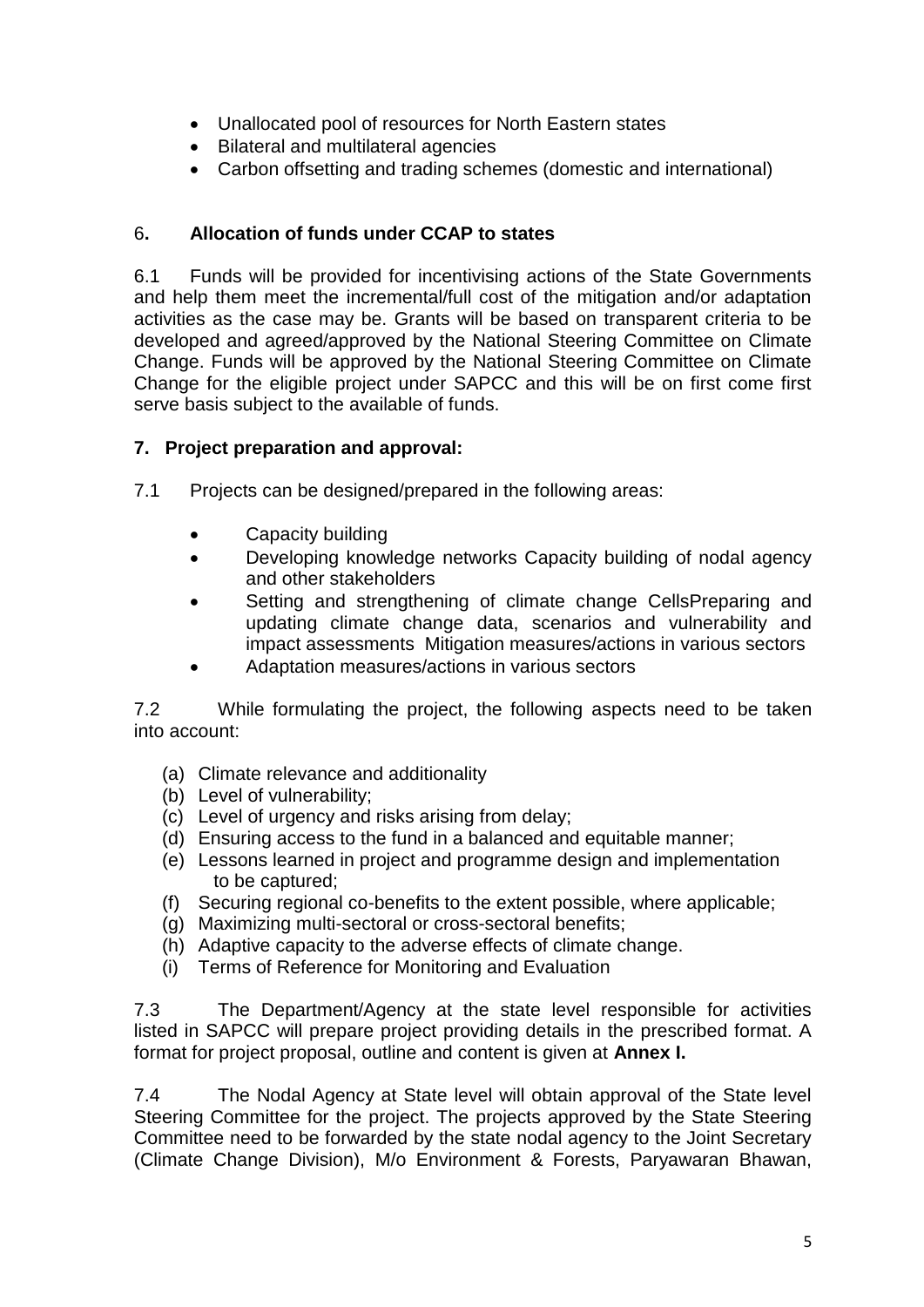CGO Complex, Lodhi Road, New Delhi for consideration. The project will follow the same procedure given in para 4 of this document.

 $7.5$  be approved by the State Steering Committee. The list of approved projects in the prescribed format will be submitted to the MoEF&CC for release of funds. Funds would be disbursed with the concurrence of Integrated Finance Division (IFD) and approval of the Secretary (E&F). In other cases (projects having an outlay of over Rs 50 lacs), the states will furnish the detailed projects reports in the prescribed format for consideration and approval of the NSC. All cases involving the ex-post The projects for capacity building and demonstration up to Rs. 50 lacs may facto cases will be placed before the NSC for approval.

7.6 funding by the National Steering Committee on the basis of recommendations of the Expert Committee. The Expert Committee will recommend funding on the state-wise criteria-based allocation and additional parameters as may be necessary for effective implementation of the project, as indicated in para 6. The Proposal submitted by State Governments will be considered for basis of the merit of the project proposal and take into consideration, inter-alia, the

 7.7 Climate Change Division with the concurrence of Finance Division will release the funds on instalment basis to the Nodal Agency for onward transmission to the implementing agency. The state nodal agency will be responsible, jointly with the implementing agency, for proper utilisation and financial management and accounting of the funds released.

# **8. Monitoring & Evaluation**

 $8.1$  of the approved and funded projects through an established mechanism. The State Steering Committee will establish a monitoring mechanism at the State level for this purpose. The progress will be monitored and reviewed by the State nodal agency periodically and reported to Climate Change Division, MoEF&CC. This Report will be taken into account while releasing next instalments of funds under the project. The State Nodal Agency will be responsible for monitoring of the progress

8.2 review the progress submitted by State Governments for various projects funded by Ministry and funds received from other sources for addressing the issue on climate change. The review will be based on monitoring that may be entrusted to third experts/agencies approved by the government. The review and monitoring will the project proposal. The central government may also follow the Planning Commission guidelines and procedures in concurrent and post implementation monitoring and evaluation of projects. An indicative monitoring framework is The National Steering Committee on Climate Change in MoEF&CC will party reviewers/agencies drawn from an accredited panel of take place on the basis of specific terms and conditions that will be incorporated in indicated at **Annexure II.**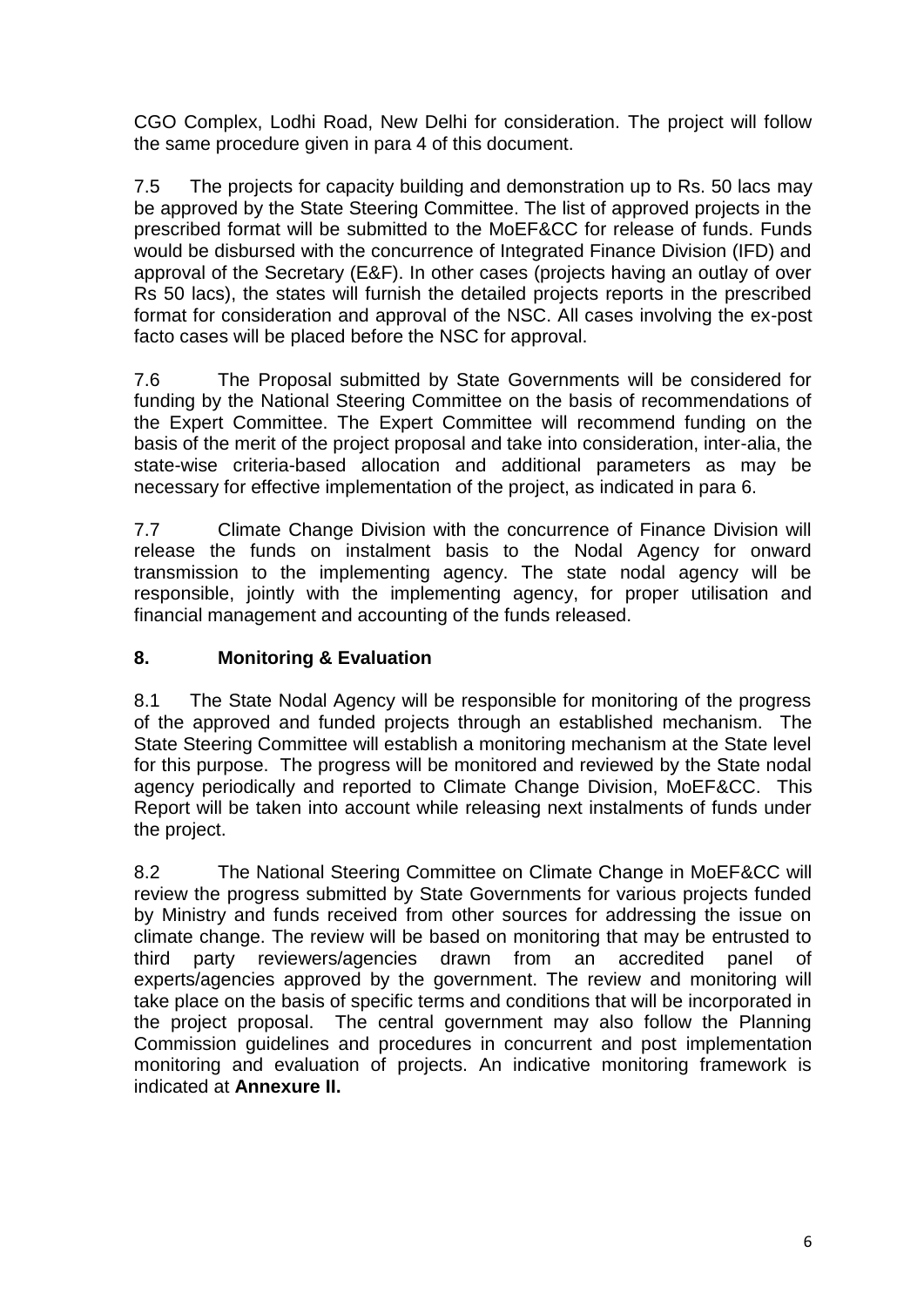**Annexure I** 

# **PROJECT PROPOSAL OUTLINE AND CONTENTS**

#### **Project summary**

 The Project Summary should be a brief write up of the key points contained in the Proposal. This should include;

- **i.** Problem statement or challenge the project is intended to address
- **ii. Primary objective** and **specific objectives** of the proposed project
- **iii. Rationale** (justification) for the project- Historical and current information needs to be collected and collated to have a complete picture of the present situation of Meteorological parameters, Demographic condition, Forest and Bio-diversity, Agriculture, Industry and Socio-economic scenario in the region.
- **iv. Indicators** of output/performance/impact liable for measurement, report and verification.
- **v. Relationship** of the project with the ongoing pilots/demonstration project in States through other funding resources.
- **vi. Activities-** Taking into account the 8 National Missions and 24 Initiatives, relevant actions and activities need to be identified while designing a project to meet the requirement of the State that need immediate attention to reduce the impacts of climate change such as**;** 
	- prevention of flood, drought and famine,
	- protection of soil erosion and degradation,
	- Deforestation and Afforestation.
	- Water conservation.
	- Energy conservation,
	- Transport,
	- Urbanization,
	- Health,
	- Protection of coastal erosion.
	- Degradation of mountain system,
	- Technology development,
	- Education,
	- Outreach Programmes.
	- Employment,
	- Poverty alleviation,
	- Human resources etc.
- The expected results are the measurable changes which will have occurred by the end of the project as a result of the planned **vii. Expected Results-** The specific results that the project will produce. intervention.
- **Dedicated Institutions:**  agencies with multi-disciplinary professional teams at the national, state **viii. Dedicated Institutions:** There would be dedicated implementing and district level for managing the project under SAPCC.
- **ix. Target Group:** The target group of the project would be local vulnerable communities, urban local bodies, environmental and industrial agencies, which deal with climate-policy related issues.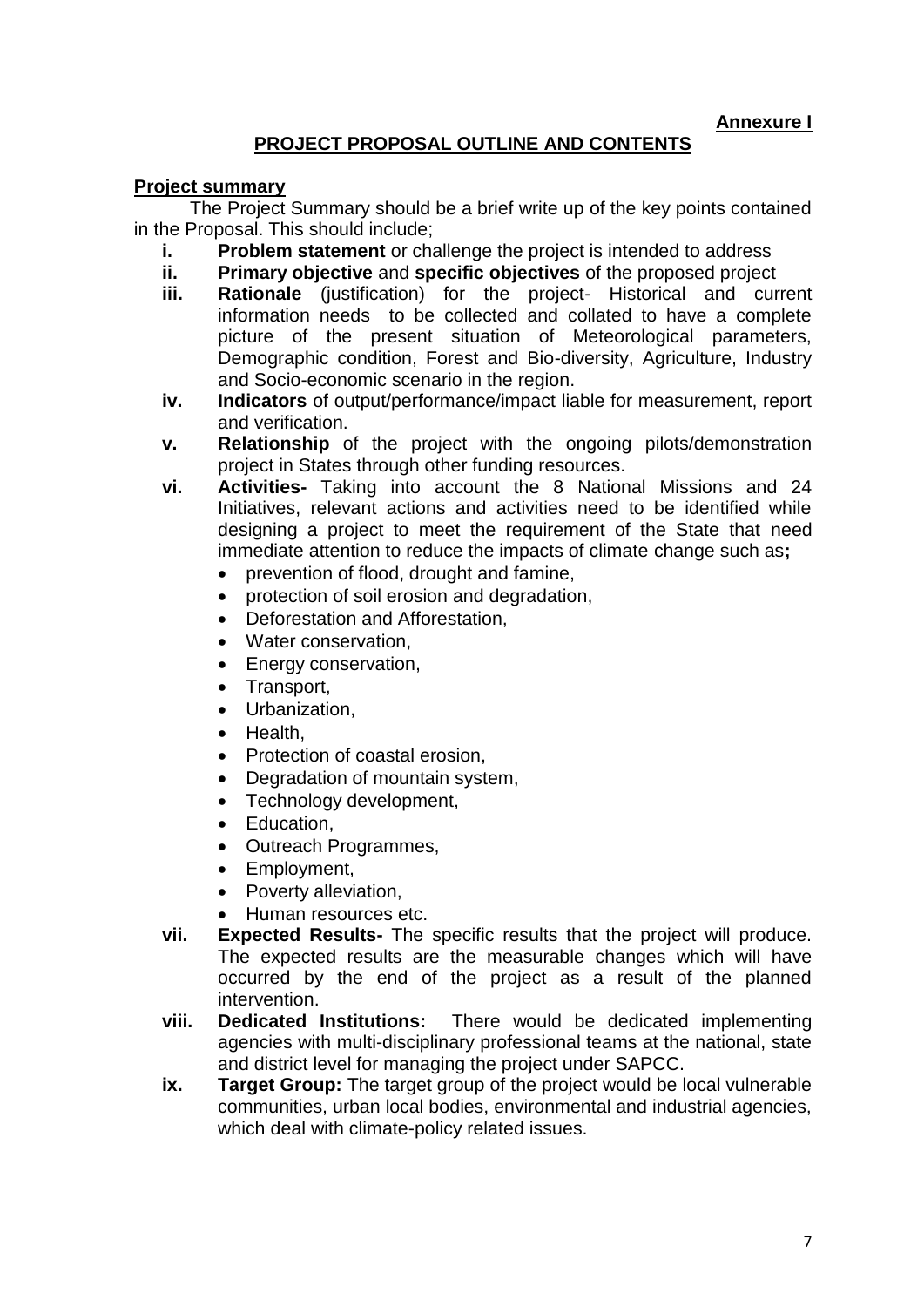- **x. Capacity Building:** Capacity Building and training of all stakeholders involved in the project implementation needs to be carried out with definite action plan and requisite competence.
- **xi. Implementation Plan and Time Frame-** This section may be presented in graphical (table) form to indicate the sequence of all major activities and implementation milestones, including targeted beginning and ending dates for each step. The Implementation Plan should show a logical flow of steps, indicating the current to the end of project situation.
- **xii. Budget-**The development and management of a realistic budget is an important part of developing and implementing a successful project. Moreover, private sectors shall be involved in form of PPPs as important implementation partners, which will in the long run be able to benefit from improved competitiveness. Careful attention to issues of financial management and integrity would enhance the effectiveness and impact of the project; therefore the project document should:
	- $\bullet$  activities and producing the objectives which are set forth in the proposal. Other associated costs should be funded from other include only costs which directly relate to efficiently carrying out the sources.
	- indicate the cost of planned activities, on realistic basis.
	- include all costs associated with managing and administering the project, in particular, the cost of monitoring and evaluation.

| <b>Funding Source</b>     | <b>Funding Plan [in Rs.]</b> |                         |             | <b>Total</b> |
|---------------------------|------------------------------|-------------------------|-------------|--------------|
|                           | Year<br>1/details<br>оf      | Year<br>2/details<br>οf | <b>Rest</b> |              |
|                           | activities                   | activities              |             |              |
| a. Assistance from CCAP   |                              |                         |             |              |
| b. Contribution by other  |                              |                         |             |              |
| Organizations/sources     |                              |                         |             |              |
| c. Own Contribution       |                              |                         |             |              |
| Other co-financiers<br>d. |                              |                         |             |              |
| (PPPs)                    |                              |                         |             |              |
| <b>Total Project Cost</b> |                              |                         |             |              |

#### **Budget Summary**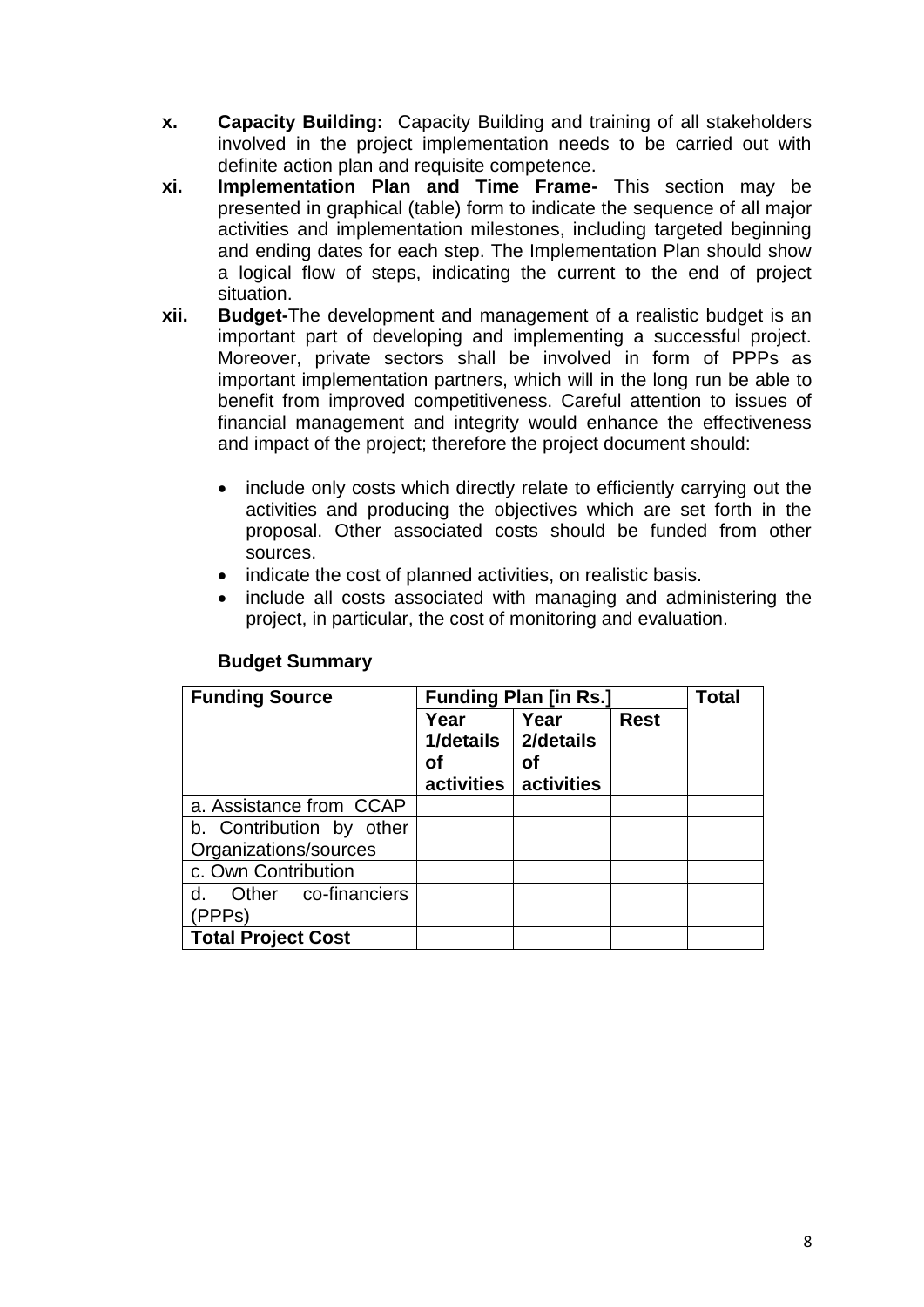#### **Annexure II**

#### **Indicative Framework for Monitoring and Evaluation**

#### **Systemic or Transformational Impact:**

- 1. Does the proposal have elements of sustainable eco-system based adaptation and or sustainable systems re-engineering which would lead to improved systems, adaptive capacity, efficient business processes or delivery mechanisms?
- 2. Does the proposal involve capacity building / institution building that can foster better outcomes or a long term sustainable basis?
- 3. Does the proposal have any quantifiable environmental benefits including energy savings, energy efficiency, resource conservation, and other environmental benefits that can be measures and verified in the short term or medium term?
- 4. Does the proposal lead to the environmental benefits without making the project / outcomes expensive?
- 5. Does the proposal have focus on service delivery / improvement in a sustainable manner – which otherwise has not been the norm in the projects implemented in the sector – e.g. focus on levels of reduction of water loss, focus on number of hours power / water is available per day, reduction in waterborne disease?
- 6. Does the proposal bring together otherwise disparate attempts / schemes to one synergetic platform which has not been possible hitherto (e.g. natural resource conservation, climate change, nutrition, gender issues, livelihoods)?
- 7. Does the proposal seek to create additional choice for the citizens to access required service / entitlements?
- from international experience envisaged with adequate long term 8. Are knowledge transfer, technology transfer and best practices transfer engagement for ensuring sustainability in Indian context?
- 9. Does the proposal for action include development of sectoral policies, development of institutional structures, setting up of regulatory framework / regulators?
- 10.Does the proposal have elements that (are transformational in nature which) if implemented could transform the way systems function or the way delivery of services are done?